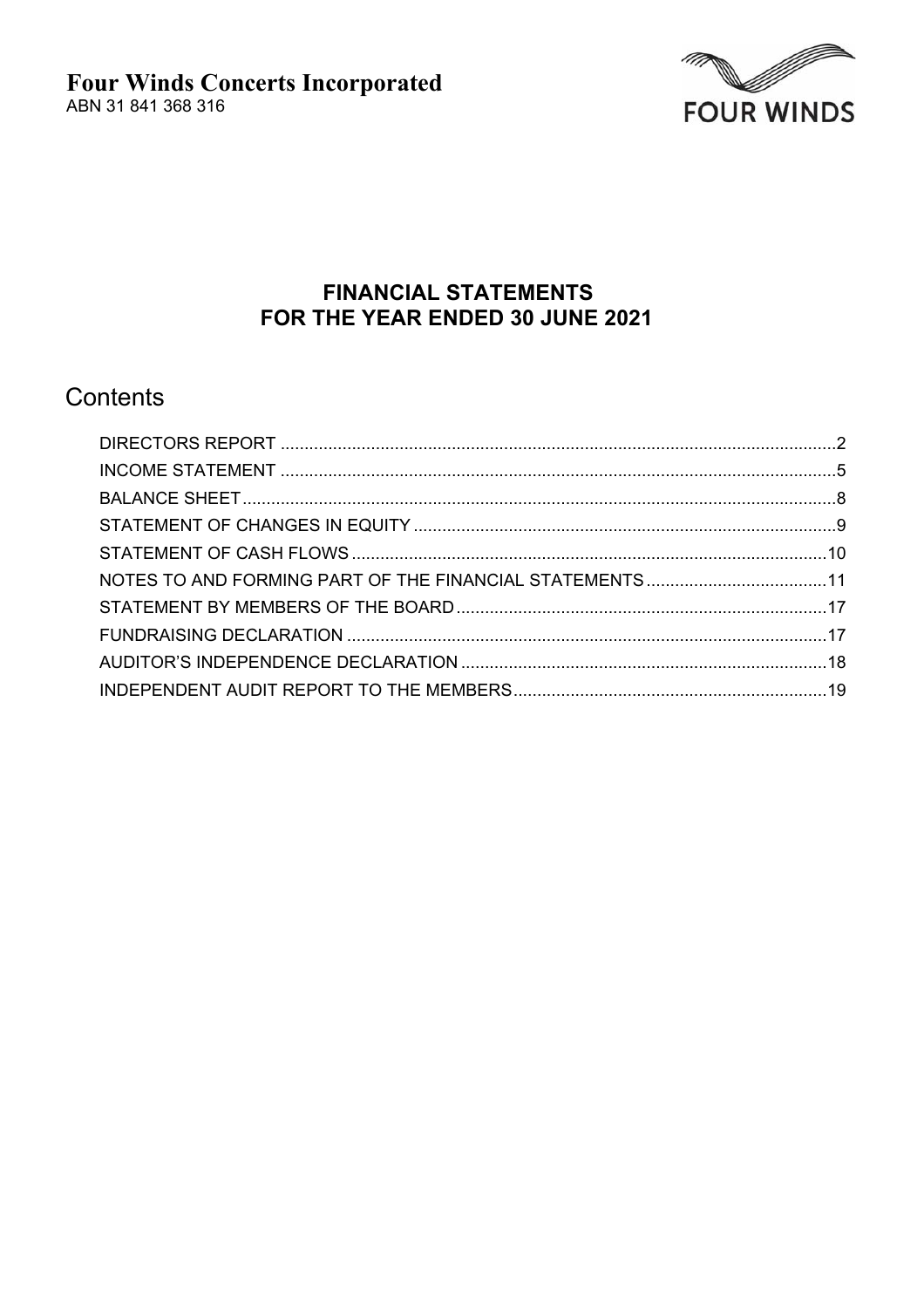ABN 31 841 368 316



#### **DIRECTORS REPORT FOR THE YEAR ENDED 30 JUNE 2021**

The directors present their report on Four Winds Concerts Inc for the financial year ending 30 June 2021.

#### *Principal Activities and Significant Changes in Nature of Activities*

The principal activities of Four Winds during the financial year were to organise an annual program of music and other performing arts events including a major festival at Easter. The Four Winds site is located 9km south of Bermagui on the far south coast of NSW. The operations of Four Winds have been significantly disrupted over the previous two years by the Black Summer bushfires of 2019/20 and the Covid 19 restrictions. Operational changes were made and events cancelled to manage the related risks.

#### *Vision and Mission*

Four Winds vision, building on our work to date, is to ignite a life-long, insatiable demand to create, participate in, learn about and experience music. We believe engagement in music is an essential part of a fulfilling life.

Our mission is to positively impact lives through music; the lives of artists, audiences, participants, our indigenous community and the next generation, collectively 'our community'.

#### *Review of Operations and Changes in State of Affairs*

Four Winds has recorded a recurrent operating surplus for the year ended 30 June 2021 of \$71k, principally related to grants carried forward from the prior year, the JobKeeper subsidy and holding our festival over Easter 2021. This compares to a recurrent operating deficit of \$96k for the year ended 30 June 2020, due to the impacts of the bushfires and Covid 19 restrictions cancelling our festival over Easter 2020.

Over the combined two financial years to 30 June 2021, Four Winds has incurred a recurrent operating deficit of only \$25k despite the severe Black Summer bushfires in 2020 and Covid 19 restrictions in both years.

As far as possible, Four Winds maintained its program through the 2021 financial year, adapting to match the ever-changing Covid landscape. Four Winds Festival at Easter 2021 was one of the first major music festivals in Australia to take place following the easing of Covid restrictions. The Sound Shell was a safe outdoor setting for audiences and artists to come together under the theme of Reconnect through music and performing arts.

Leading into the Festival the successful Djinama Yilaga choir project continued its work revitalising the Dhurga language through song, by spending time together creating songs which explore the original stories of this land. This project has been supported by the National Museum of Australia.

The Youth Festival took place in November last year in schools, performances in the Pavilion with limited audiences and on-line. A new model of capturing the talents of our young musicians digitally provided a new experience for all involved. Our digital content has expanded our audience considerably and is going some way to make up for the lack of physical audience due the cancellation of the 2020 Festival.

In line with our mission to make music more available to our community, Four Winds endeavours to stage a number of free events. These opportunities were more limited this year with Covid restrictions; a major free community concert was still staged on Good Friday as part of the Festival at Easter and the Youth Festival extending over six days was also a free event, though with limited audiences. The Musicians in Schools program continued providing free singing and percussion lessons to 800 students over two terms.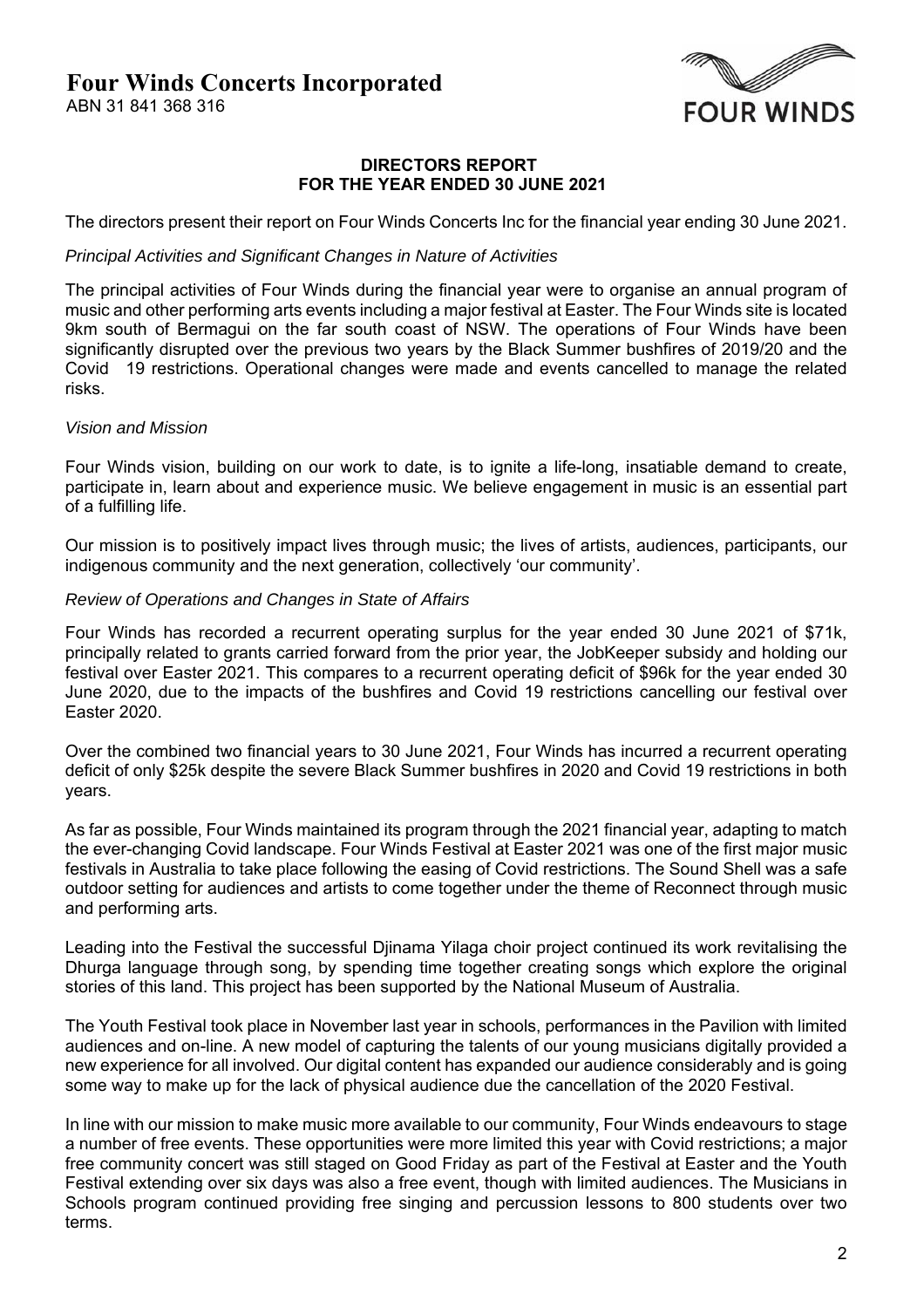

The association has no debt. Late in the financial year Four Winds has been advised that it will be in receipt of four-year recurrent funding from Create NSW of \$200k per year and a Bushfire Local Economic Recovery capital grant of \$336k. The latter grant will provide bushfire prevention and safety infrastructure, including building sprinkler systems, water tanks, roadways and ambulant pathways.

### *Likely Future Developments*

The future operations and results of Four Winds remain contingent on the level of Covid 19 restrictions both locally and throughout NSW. All performance events in the current financial year to date (2021/22) have been cancelled due to Covid 19 restrictions. Four Winds at the date of this report has sufficient cash reserves and access to Government, philanthropic and business support grants to continue its operations on a reduced scale. The ongoing financial effects into the future are unknown as at the date of this report.

Except for the above, no other matters or circumstances have arisen since the end of the financial year which significantly affected or could significantly affect the operations of the Association, the results of those operations or the state of affairs of the Association in future financial years.

### *Governance Framework*

Four Winds approach is to maintain flexibility with a small core team of 5.9 fulltime equivalent employees, enhanced with contractors. We have an experienced stable board of six members that meets on a regular basis, but at least every two months, to address key strategic, business and financial issues. An executive committee, comprising the chair, deputy chair, treasurer, executive directors and artistic director meet fortnightly to address all material business and financial issues.

A new leadership team was appointed in April 2021, comprising Co-Executive Directors Gabrielle Waters and Melissa King, and Artistic Director, Matthew Hoy. The previous Executive Director, David Francis, resigned in April 2021 after 5 years with Four Winds. Lindy Hume AM is Creative Director for Festivals at Easter 2021 and 2022.

### *Directors*

The directors during the full financial year were:

#### Michael Darling, Chair

Qualifications: B Arts in Law (Oxford Uni), Master of Bus Admin (Harvard) Experience: Joined board in 2013. Previously chair of Art Exhibitions Australia, Trustee of the National Gallery of Victoria, Director of the Power Institute (Sydney Uni), and a Director of the Museum of Contemporary Art (Sydney). He is founding chair of Caledonia Investments Ltd and a former consultant at McKinsey & Co.

Moira Scollay, Deputy Chair

Qualifications: BA, DipEd, LittB, Grad Dip Exec Mgt, PhD, Member of the Order of Australia (AM) 2012

Experience: Joined board in 2012. Previously held senior management and leadership positions in Australian public service.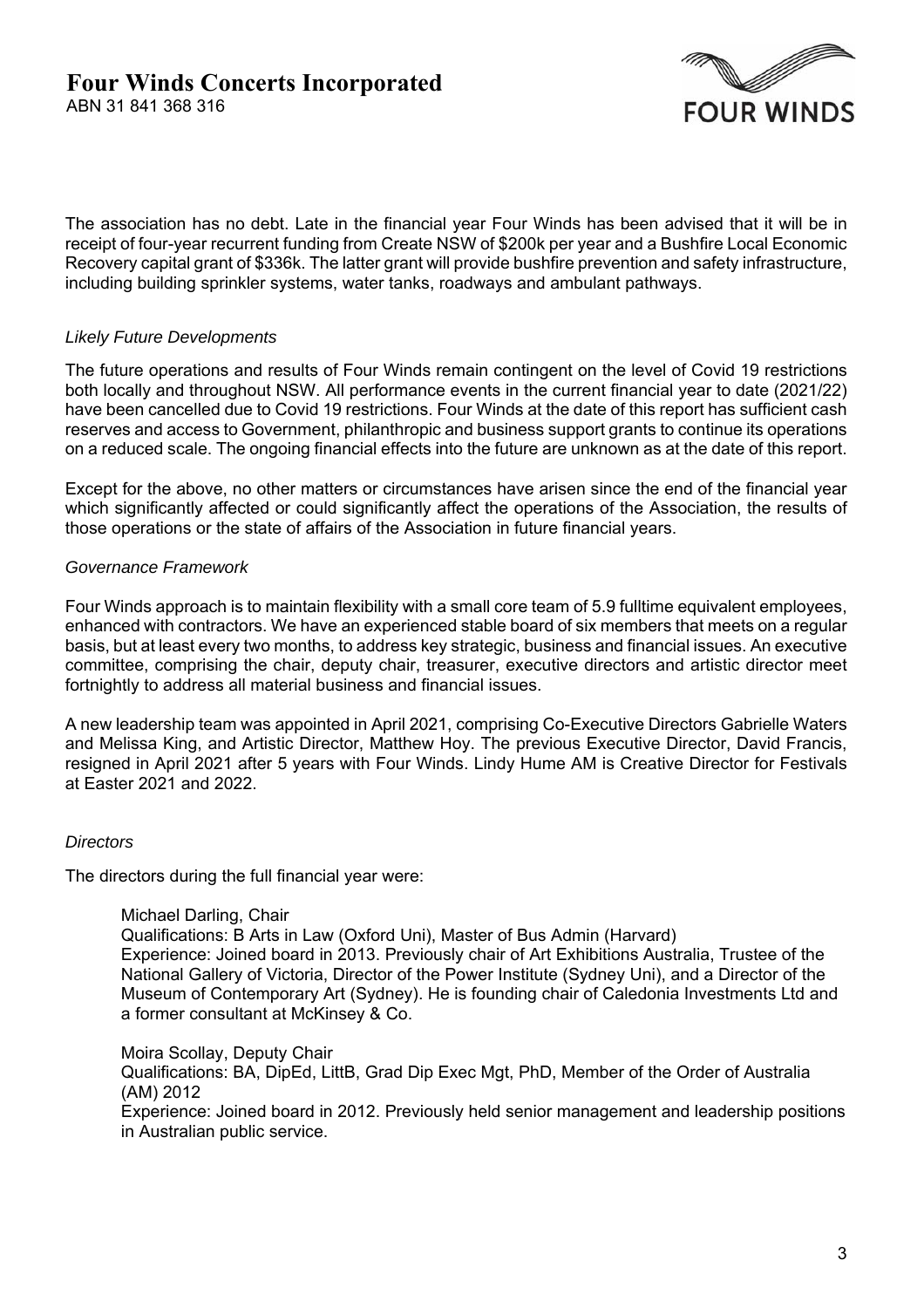

### David Claringbold

Qualifications and Experience: Joined board in 2014. Musician, music producer and engineer. David is presently the Chief Marketing Officer for German audio technology market leader, d&b audiotechnik. Previously was Director of Theatre and Events at Sydney Opera House, and has undertaken a number of consultancy roles covering both strategy and design for ACO, Sydney Theatre Company and the City of Sydney. David resides in Stuttgart, Germany.

#### Kate Jorgenson

Qualifications; BA, Grad Cert. Management, Dip. Visual Arts Experience: Joined board in 2018. Community musician and chorister. Previously held management positions in Australian public service. President, Canberra Recorder and Early Music Society.

### Sian Morgan-Hall

Qualifications: BA (Hons) French (University of Liverpool), Postgraduate Certificate of Education (Cantab), Postgraduate Diploma of Management Studies (University of Plymouth), MA Museum Studies (University of Sydney), Practitioner Professional Development, Arts and Education (Cantab).

Experience: Previously held a consulting role with the Spoleto Festival, Melbourne and senior positions at the Australian National Gallery and with the European Community Baroque Orchestra and more recently in Educational Outreach at Sydney Living Museums.

#### Geoff Steel, Hon Treasurer

Qualifications: Chartered Accountant, B Com.

Experience: Joined the board in 2013. Previously held senior financial oversight positions at Commonwealth Bank of Australia Group and Australian Prudential Regulatory Authority.

### *Meetings of Directors*

During the financial year, 10 meetings of directors were held. Attendances by each director during the year were as follows:

| <b>Michael Darling</b> | 8* |
|------------------------|----|
| Moira Scollay          | 10 |
| David Claringbold      | 10 |
| Kate Jorgenson         | 10 |
| Sian Morgan-Hall       | 10 |
| <b>Geoff Steel</b>     | 10 |

\*absence due to illness.

Signed in accordance with a resolution of the Board.

……………………………………………… …………………………………………….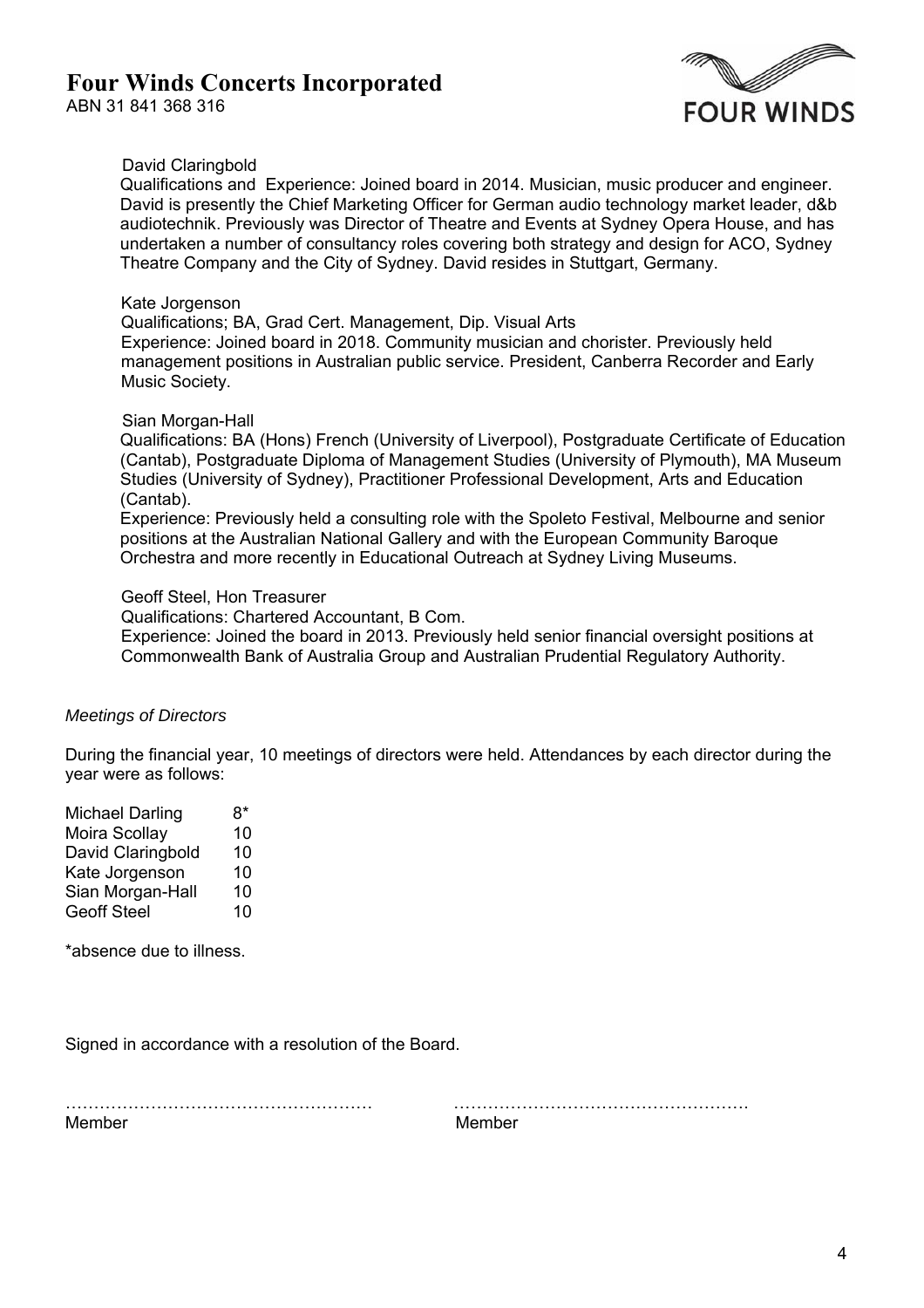ABN 31 841 368 316



## **INCOME STATEMENT FOR THE YEAR ENDED 30 JUNE 2021**

| <b>RECURRENT INCOME</b>               | 2021      | 2020    |
|---------------------------------------|-----------|---------|
|                                       | \$        | \$      |
| <b>Ticket Sales</b>                   | 248,719   | 30,877  |
| Merchandise                           | 895       |         |
| Interest                              | 1,658     | 1,505   |
| Donations:                            |           |         |
| Four Winds Foundation                 | 290,000   | 315,000 |
| Ambassadors                           | 60,000    | 10,000  |
| <b>Artist Residency Camp</b>          | 29,980    |         |
| Create and Inspire                    | 3,700     | 28,340  |
| General                               | 2,260     | 59,321  |
| Djinama Yilaga                        | 1,450     |         |
| <b>Government Grants:</b>             |           |         |
| <b>Create NSW Four Year Funding</b>   | 50,000    |         |
| Create NSW (non-recurrent)            | 285,000   | 50,000  |
| Australia Council - Program Funding   | 34,872    | 47,330  |
| National Museum of Australia          | 92,378    | 67,793  |
| <b>Festivals Australia</b>            | 13,280    | 8,000   |
| <b>Local Government</b>               | 1,000     |         |
| Australia Council - Commission        |           | 21,612  |
| <b>Other State Agencies</b>           | 27,000    |         |
| <b>Other Grants:</b>                  |           |         |
| <b>Playking Foundation</b>            |           | 50,000  |
| <b>APRA</b>                           |           | 7,000   |
| Other                                 |           | 5,955   |
| <b>Auspiced Grants:</b>               |           |         |
| <b>Edwards Commission</b>             | 6,000     |         |
| Flow                                  |           | 19,555  |
| Sponsorship:                          |           |         |
| Commonwealth Bank Bushfire Recovery   | 14,000    |         |
| <b>Food and Drinks</b>                | 19,058    | 4,300   |
| <b>NMT Mentoring</b>                  | 2,005     | 12,273  |
| Performance Fees - Djinama Yilaga     | 16,980    |         |
| Jobkeeper Subsidy                     | 162,150   | 39,000  |
| <b>Government Cash Boost Stimulus</b> | 29,465    | 49,107  |
| Miscellaneous                         | 573       |         |
| <b>TOTAL</b>                          | 1,392,423 | 826,968 |
|                                       |           |         |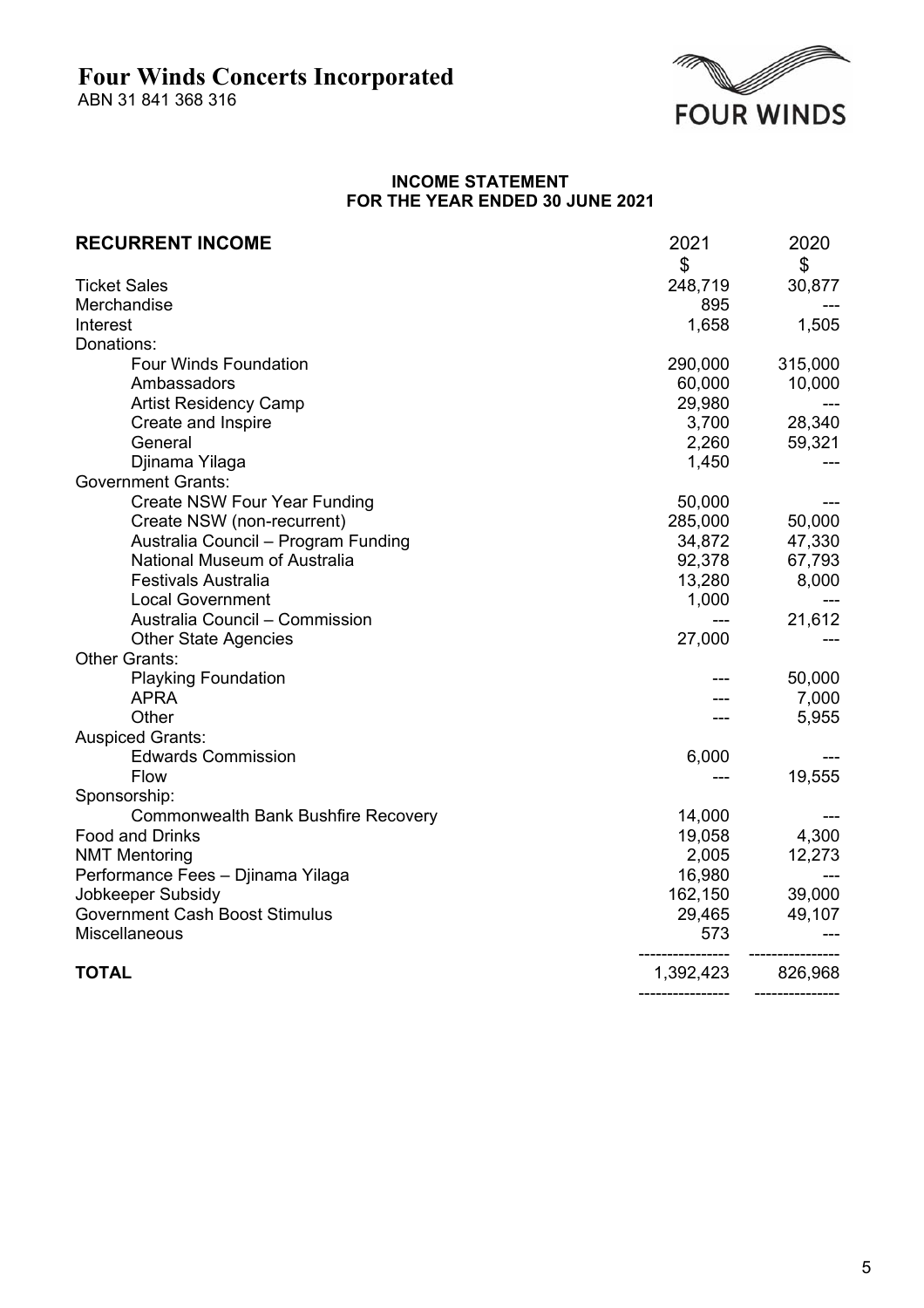ABN 31 841 368 316



### **INCOME STATEMENT FOR THE YEAR ENDED 30 JUNE 2021**

| <b>RECURRENT EXPENSES</b>                                  | 2021<br>\$     | 2020<br>\$ |
|------------------------------------------------------------|----------------|------------|
| Salaries and Wages<br><b>Artists and Creatives</b>         | 332,933        | 286,420    |
| <b>Production and Technicals</b>                           | 52,827         | 1,770      |
| Marketing and Business Development                         | 131,922        | 48,583     |
| Management and Administration                              | 218,354        | 174,446    |
| <b>Contractors and Allowances</b>                          | 5,745          | 49,890     |
| Direct Program Cost                                        |                |            |
| <b>Production and Technicals</b>                           | 64,252         | 14,045     |
| <b>Publications and Marketing</b>                          | 58,691         | 20,846     |
| <b>Travel and Accomodation</b>                             | 83,040         | 40,965     |
| <b>Licence Fees</b>                                        |                | 7,326      |
| Administration                                             | 352            | 8,232      |
| National Museum of Australia                               | 83,742         | 67,793     |
| Djinama Yilaga Choir                                       | 9,238          |            |
| <b>Create NSW Recovery Grant</b>                           | 130,017        |            |
| <b>Auspice Grants:</b>                                     |                |            |
| <b>Edwards Commission</b>                                  | 6,000          |            |
| Flow                                                       |                | 19,555     |
| Scholarships<br><b>Playking Foundation Musician Grants</b> | 2,100<br>$---$ | 50,000     |
| Marketing and Communication                                | 1,526          | 22,782     |
| <b>Digital and Website</b>                                 | 101            | 7,522      |
| <b>Finance and Administration</b>                          | 27,357         | 12,391     |
| <b>Fundraising and Development</b>                         | 6,818          | 4,289      |
| Occupancy                                                  | 69,372         | 48,427     |
| <b>General Admin</b>                                       | 24,788         | 32,105     |
| Food and Drinks                                            | 11,809         | 5,907      |
| <b>TOTAL</b>                                               | 1,320,984      | 923,293    |
| <b>NET RECURRENT SURPLUS (DEFICIT)</b>                     | 71,439         | (96, 325)  |
|                                                            | =========      | ========== |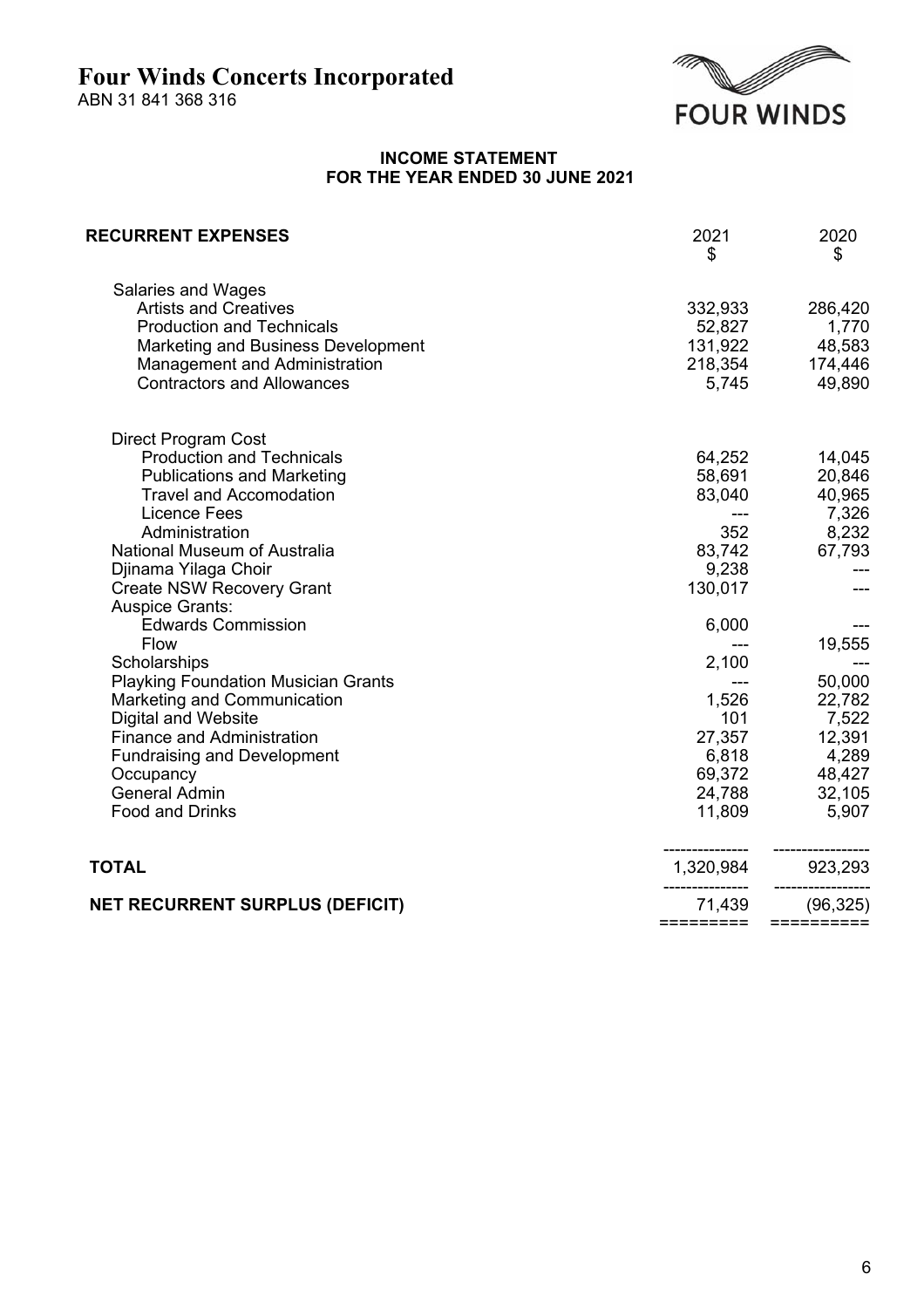ABN 31 841 368 316



## **INCOME STATEMENT FOR THE YEAR ENDING 30 JUNE 2021 (Continued)**

|                                                                                                                                                                                                                                                                                                          | <b>NOTE</b> | 2021<br>\$                                                       | 2020<br>\$                                                       |
|----------------------------------------------------------------------------------------------------------------------------------------------------------------------------------------------------------------------------------------------------------------------------------------------------------|-------------|------------------------------------------------------------------|------------------------------------------------------------------|
| <b>CAPITAL INCOME</b><br>Regional NSW Economic Recovery Grant                                                                                                                                                                                                                                            | 4           | 336,317                                                          |                                                                  |
| TOTAL                                                                                                                                                                                                                                                                                                    |             | 336,317                                                          |                                                                  |
|                                                                                                                                                                                                                                                                                                          |             |                                                                  |                                                                  |
| <b>CAPITAL EXPENSES</b><br><b>Depreciation Sound Shell</b><br><b>Depreciation Pavilion</b><br>Depreciation Pavilion Integral Equipment<br><b>Depreciation Property Improvements</b><br><b>Depreciation Musical Equipment</b><br><b>Depreciation Equipment</b><br><b>Depreciation Website Development</b> |             | 27,709<br>37,908<br>24,002<br>15,443<br>1,571<br>24,540<br>8,037 | 27,371<br>37,908<br>24,001<br>15,443<br>1,571<br>22,633<br>4,061 |
| <b>TOTAL</b>                                                                                                                                                                                                                                                                                             |             | 139,209<br>====== =====                                          | 132,988                                                          |

| <b>NET CAPITAL SURPLUS (DEFICIT)</b>   | 197,108 (132,988) |
|----------------------------------------|-------------------|
|                                        |                   |
| <b>NET OPERATING SURPLUS (DEFICIT)</b> | 268,546 (229,313) |
|                                        |                   |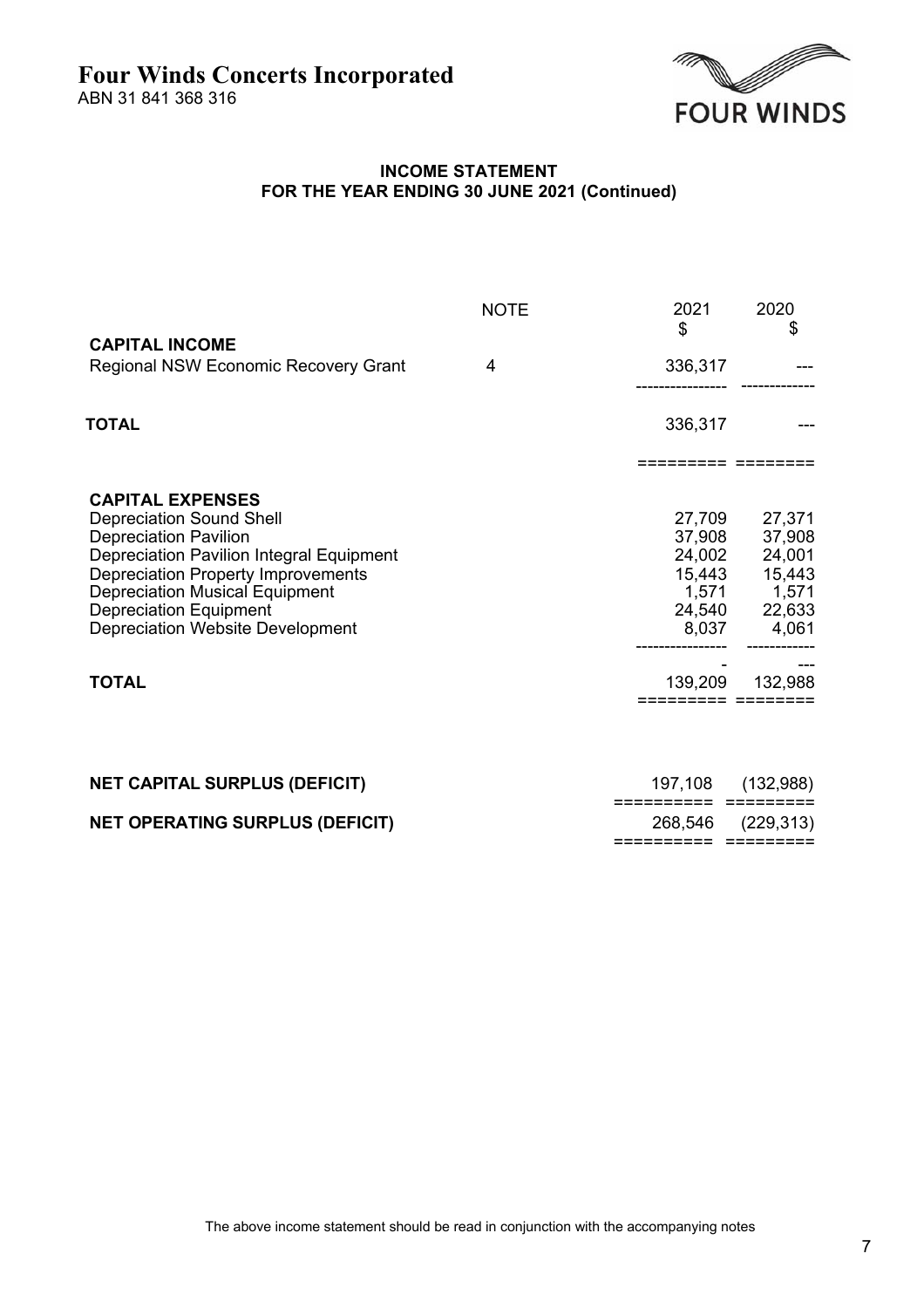ABN 31 841 368 316



### **BALANCE SHEET AS AT 30 JUNE 2021**

|                                                                                                                                                                    | <b>NOTE</b>         | 2021<br>\$         | 2020<br>\$                                                                       |
|--------------------------------------------------------------------------------------------------------------------------------------------------------------------|---------------------|--------------------|----------------------------------------------------------------------------------|
| <b>CURRENT ASSETS</b><br>Cash<br><b>Trade Debtors</b><br><b>Sundry Debtors</b><br>Merchandise on Hand                                                              | 3<br>4              |                    | 257,567 424,062<br>386,109 5,802<br>50,010 29,628<br>$6,742$ $4,280$             |
| <b>TOTAL CURRENT ASSETS</b>                                                                                                                                        |                     |                    | 700,428 463,772                                                                  |
| <b>NON-CURRENT ASSETS</b><br>Bond - Office Keys<br><b>Property Plant and Equipment</b>                                                                             | 5 <sub>5</sub>      |                    | 100<br>100<br>2,576,949 2,625,390                                                |
| <b>TOTAL NON-CURRENT ASSETS</b>                                                                                                                                    |                     |                    | 2,577,049 2,625,490                                                              |
| <b>TOTAL ASSETS</b>                                                                                                                                                |                     |                    | 3,277,477 3,089,262                                                              |
| <b>CURRENT LIABILITIES</b><br><b>Trade Creditors</b><br><b>Accrued Expenses</b><br><b>ATO Liability</b><br>Revenue in Advance<br><b>Provision for Annual Leave</b> | 6<br>$\overline{7}$ |                    | 45,162 8,674<br>22,191 33,080<br>26,577 11,415<br>175,664 341,082<br>9,498 7,136 |
| <b>TOTAL CURRENT LIABILITIES</b>                                                                                                                                   |                     |                    | 279,092 401,387                                                                  |
| <b>NON-CURRENT LIABILITIES</b><br>Revenue in Advance<br>Provision for Long Service Leave<br><b>TOTAL NON-CURRENT LIABILITIES</b>                                   | 8<br>9              | 39,600             | 11,079 8,715<br>50,679 8,715                                                     |
|                                                                                                                                                                    |                     |                    |                                                                                  |
|                                                                                                                                                                    |                     |                    |                                                                                  |
| <b>TOTAL LIABILITIES</b>                                                                                                                                           |                     |                    | 329,771 410,102                                                                  |
| <b>NET ASSETS</b>                                                                                                                                                  |                     | ========== ======= | 2,947,706 2,679,160                                                              |
| <b>EQUITY</b><br><b>Accumulated Surpluses</b><br>Site Improvement Reserve<br>Wet Weather Contingency Reserve                                                       |                     | 2,859,489          | 2,590,943<br>$63,217$<br>$25,000$<br>$25,000$<br>$25,000$                        |
| <b>TOTAL EQUITY</b>                                                                                                                                                |                     | ========           | 2,947,706 2,679,160<br>$=$ = = = = = = = =                                       |

The above balance sheet should be read in conjunction with the accompanying notes.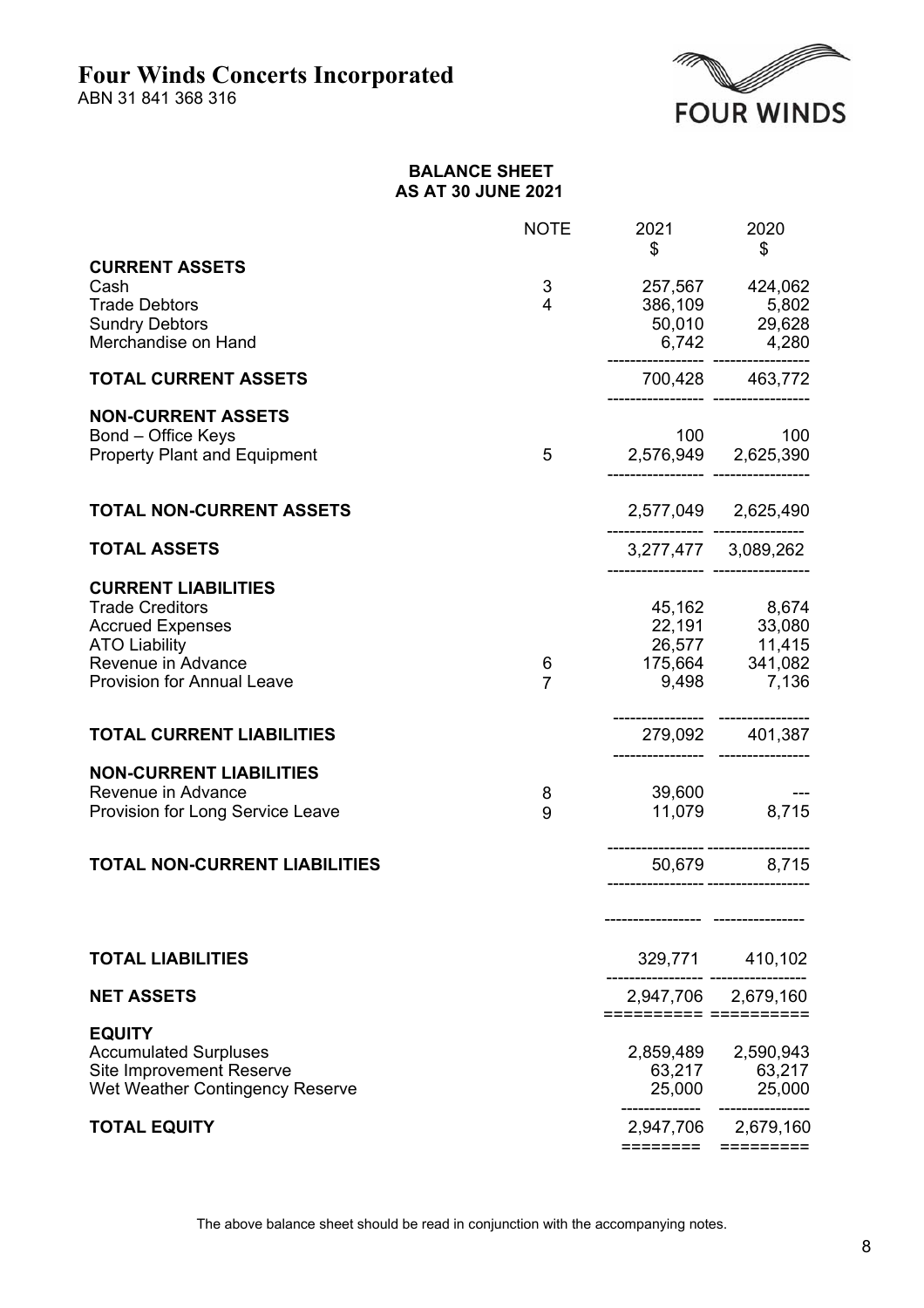

### **STATEMENT OF CHANGES IN EQUITY FOR THE YEAR ENDING 30 JUNE 2021**

| Total equity at the<br>beginning of the financial year | 2021<br>S<br>2,679,160 | 2020<br>2,908,473 |
|--------------------------------------------------------|------------------------|-------------------|
| Net Operating Surplus (deficit)                        | 268,546                | (229, 313)        |
| Total equity at the end of the financial year          | 2,947,706              | 2,679,160         |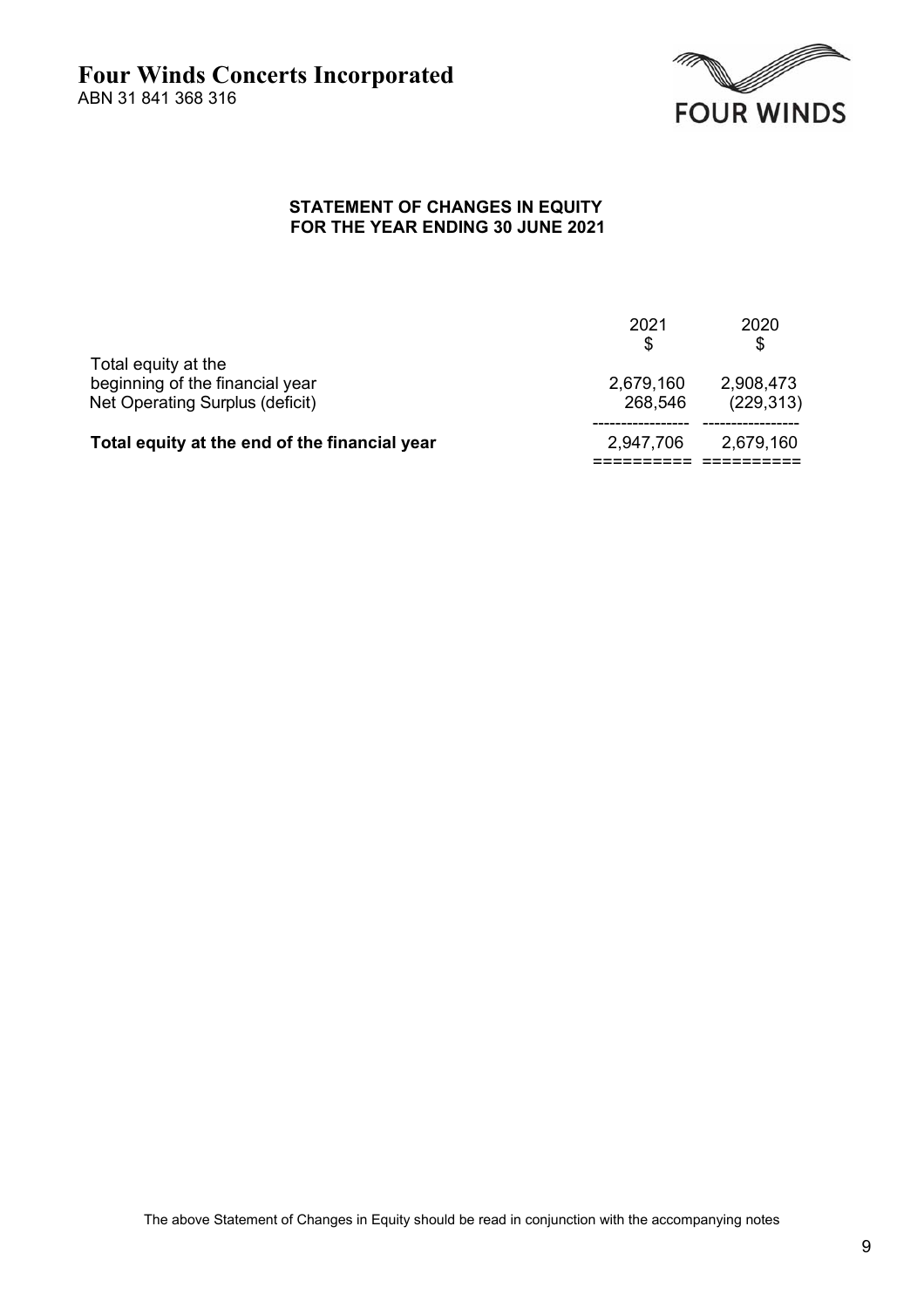

------------------ -----------------

------------------ -----------------

========== =========

-

-

#### **STATEMENT OF CASH FLOWS FOR THE YEAR ENDED 30 JUNE 2021**

|                                                                                                                  | <b>NOTE</b> | 2021<br>\$                | 2020<br>\$              |
|------------------------------------------------------------------------------------------------------------------|-------------|---------------------------|-------------------------|
| <b>CASH FLOW FROM OPERATING ACTIVITIES</b>                                                                       |             |                           |                         |
| Receipts from operating activities<br>inclusive of goods and services tax<br>Payments to suppliers and employees |             | 1,263,812 1,196,122       |                         |
| inclusive of good and services tax                                                                               |             | $(1,341,197)$ $(965,430)$ |                         |
|                                                                                                                  |             |                           | $(77,385)$ 230,692      |
| Interest received                                                                                                |             | 1,658                     | 1,505                   |
| Net cash inflow (outflow) from operating activities                                                              |             |                           | $(75, 727)$ 232,197     |
| <b>CASH FLOW FROM INVESTING ACTIVITIES</b>                                                                       |             |                           |                         |
| Payments for property plant & equipment                                                                          |             |                           | $(90, 768)$ $(11, 789)$ |
| Net cash (outflow) from investing activities                                                                     |             |                           | $(90, 768)$ $(11, 789)$ |

Net increase (decrease) in cash held (166,495) 220,408

**Cash at beginning of year** 424,062 203,654

**CASH AT END OF YEAR** 3 257,567 424,062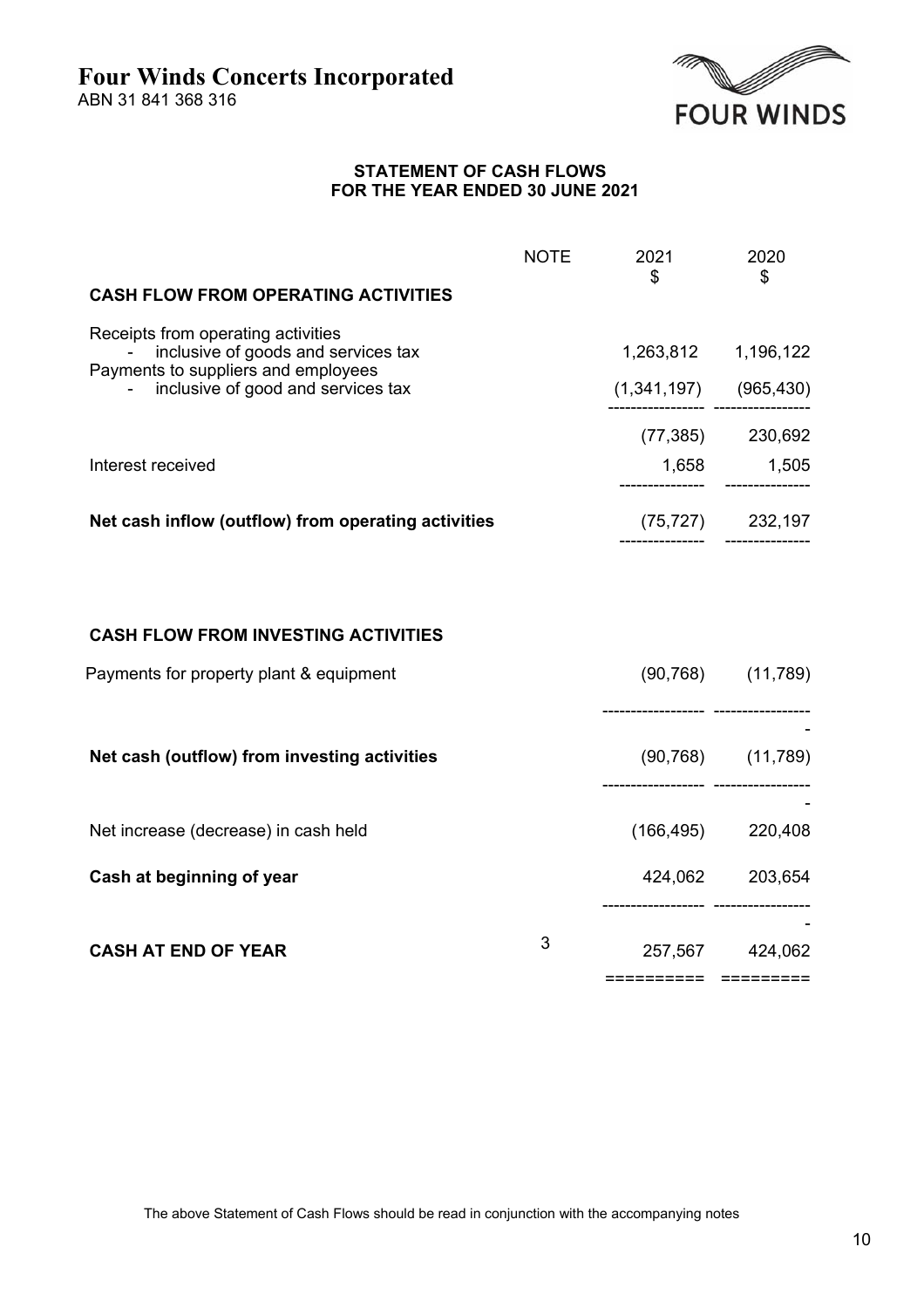

### **NOTES TO AND FORMING PART OF THE FINANCIAL STATEMENTS FOR THE YEAR ENDED 30 JUNE 2021**

### **1. SUMMARY OF SIGNIFICANT ACCOUNTING POLICIES**

The Association was incorporated under the *Associations Incorporation Act 1984* (NSW), (#Y14992- 03) on 21 May 1992. The Association is registered with the Australian Business Register – Australian Business Number 31 841 368 316. The Association is registered for Goods & Services Tax purposes and reports quarterly on a cash basis. The Association holds an authority to fundraise (#16580) which expires 20 January 2024.

The Association organises an annual program of events including a major music festival at Easter. Some concerts and residencies during the 2021 year were cancelled or deferred due to Covid-19 restrictions, with related grants deferred until 2022, refer Notes 6 and 8. The 2020 Easter festival was cancelled due to Covid-19, with related grants also deferred until 2021.

### **Basis of Preparation**

In the opinion of the Board, the Association is not a reporting entity since there are unlikely to exist users of the financial statements who are not able to command the preparation of reports tailored so as to satisfy specifically all of their information needs. These special purpose financial statements have been prepared to meet the reporting requirements of the *Australian Charities and Not-forprofits Commission Act 2012* and the *Charitable Fundraising Regulations 1993* (NSW).

The financial statements have been prepared in accordance with the recognition and measurement requirements of the Australian Accounting Standards and Accounting Interpretations, and the disclosure requirements of AASB 101 *Presentation of Financial Statements,* AASB 107 *Statement of Cash Flows*, AASB 108 *Accounting Policies, Changes in Accounting Estimates and Errors* and AASB 1054 *Australian Additional Disclosures.* 

The financial report has been prepared on an accruals basis and is based on historic costs and does not take into account changing money values or, except where specifically stated, current valuations of non-current assets. The following material accounting policies, which are consistent with the previous period unless otherwise stated, have been adopted in the preparation of this financial report.

### *(a) Income Tax*

The Board has reviewed its income tax status and have assessed the association to be exempt from income tax under section 50-B of the *Income Tax Assessment Act, 1997* (Cth). Consequently, no provision for taxation has been made in the financial statements.

### *(b) Property, Plant and Equipment*

### *Lease of Land*

Lot 130 DP 1178806, having an area of 9.96ha, is the site upon which the Four Winds Sound Shell, Windsong Pavilion, Greenroom, car parking and associated Four Winds facilities are situated. Lot 130 DP is secured by a 35 year fixed term lease due to expire on  $15<sup>th</sup>$  October 2048. Rent of \$100 (plus GST) per annum is paid if demanded by the lessor, Four Winds Festival Foundation Pty. Ltd. This is not a lease under AASB 16 Leases.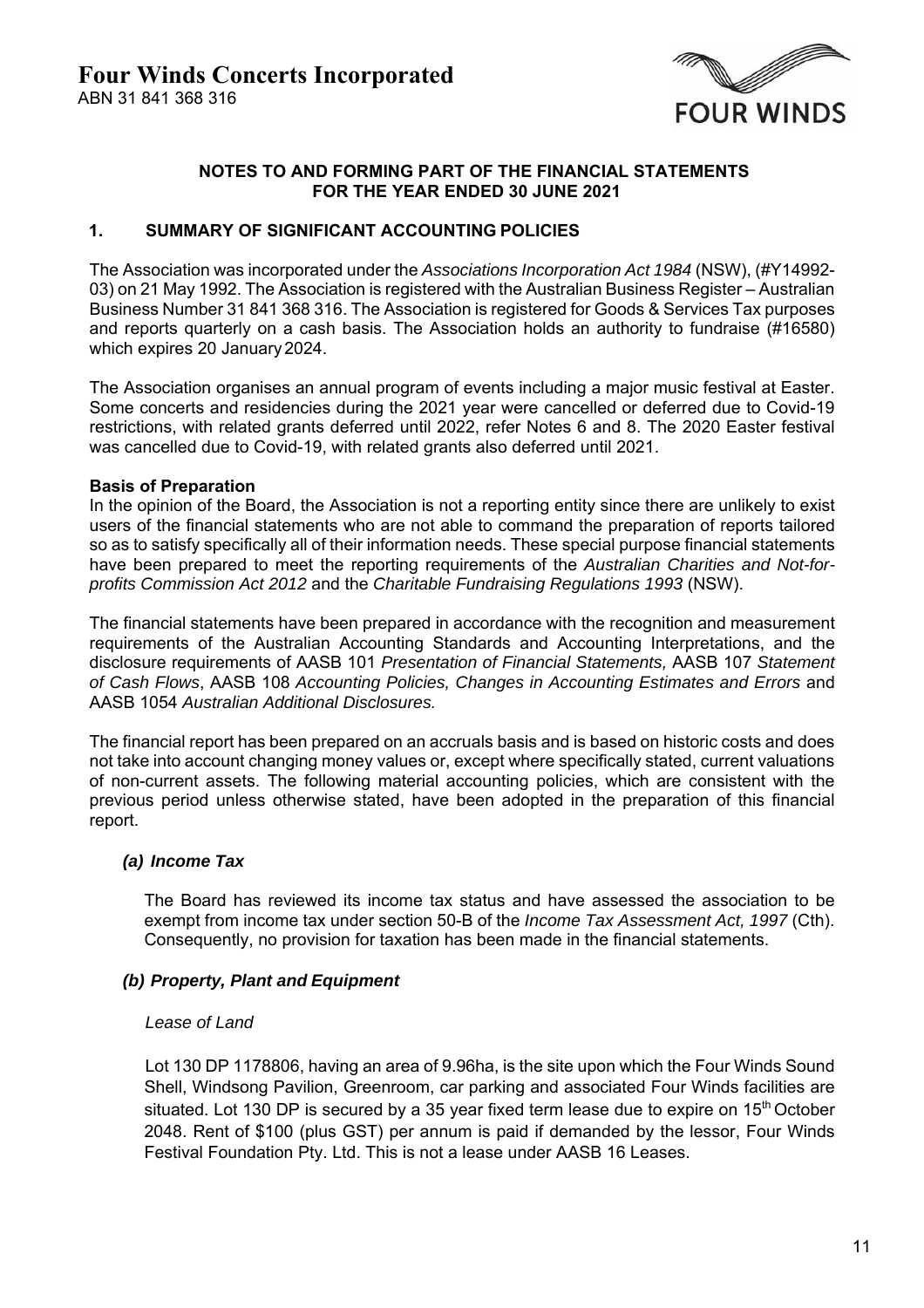

#### *(b) Property, Plant and Equipment (continued)*

The use of the purpose built structures developed on the site, through funds generated via government grant and private fundraising, is assured to Four Winds Concerts Incorporated via the long term lease tenure. At the end of the 35-year term, if a new lease is not mutually agreed then structures remain the property of the land owner, absolving Four Winds Concerts Incorporated of any need to remove such structures upon the expiration of the lease in 35 years' time.

#### *Leasehold Improvements and Equipment*

Buildings on the site and equipment are brought to account at cost less any accumulated depreciation. The carrying amount of the buildings and equipment is assessed annually by the Board to ensure that it is not in excess of the recoverable amount from those assets.

#### *Depreciation*

The depreciable amount of all the buildings and equipment is depreciated on a straight line basis over the estimated useful lives commencing from the time the asset is held ready for use.

The estimated useful lives for each class of depreciable assets are:

Leasehold Improvements

| - Buildings<br>- Property (site road, landscaping)                                                                                                                                                                                                 | 35 years<br>35 years                                                                      |
|----------------------------------------------------------------------------------------------------------------------------------------------------------------------------------------------------------------------------------------------------|-------------------------------------------------------------------------------------------|
| <b>Pavilion Integral Equipment</b><br>- Acoustic Ceiling panels<br>- Air Conditioning<br>- Acoustic & Audio Visual                                                                                                                                 | 35 years<br>15 years<br>10 years                                                          |
| Equipment<br>- Computer Equipment<br>- Information Technology & Communications<br>- Office Equipment<br>- Furniture & Appliances<br>- External lighting & Solar<br>- Musical Equipment (Piano)<br>- Landscaping Equipment<br>- Website development | 5 years<br>8 years<br>10 years<br>10 years<br>15 years<br>50 years<br>10 years<br>3 years |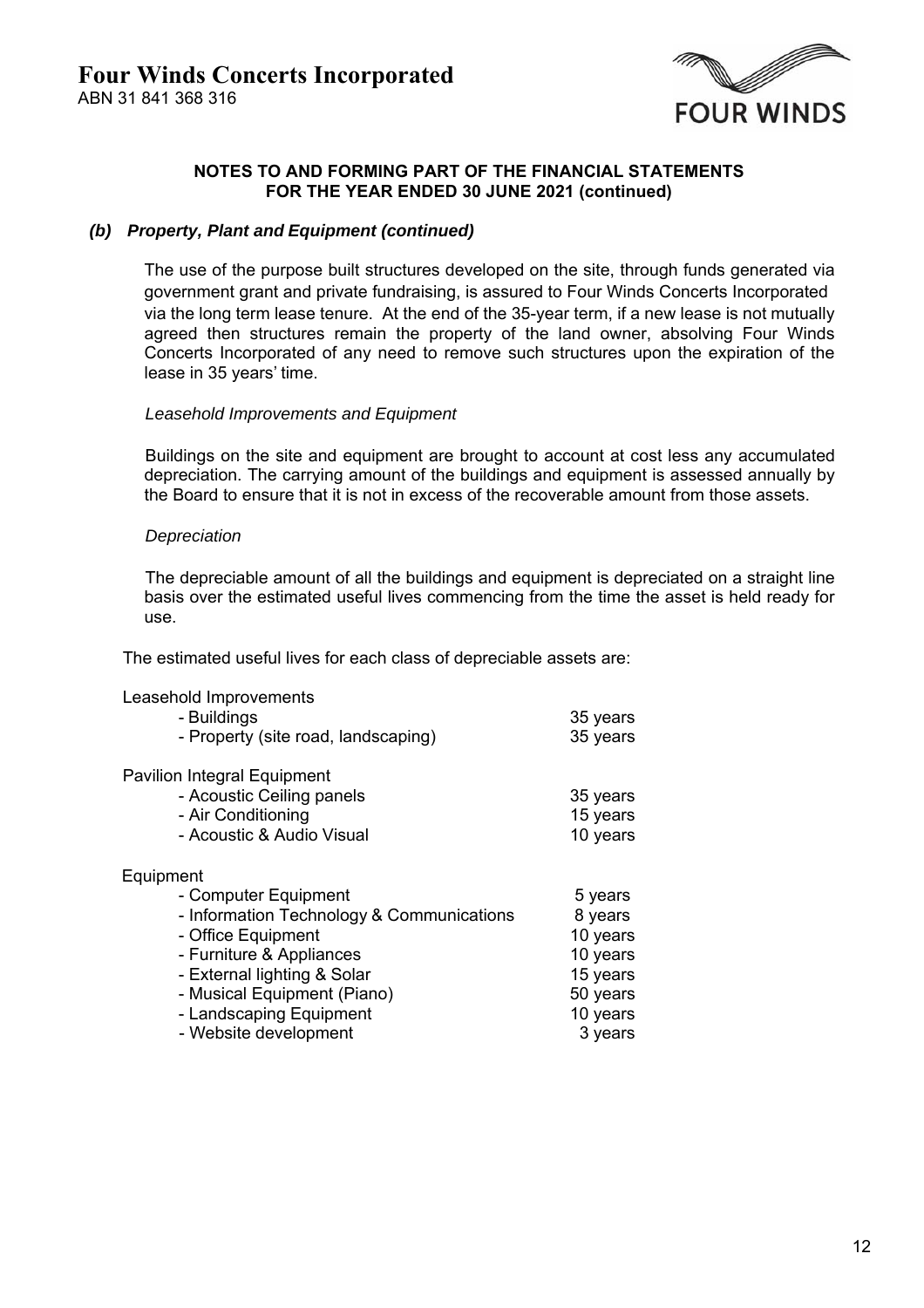

### *(c) Revenue Recognition*

Revenue is measured at the fair value of the consideration received or receivable. Amounts disclosed as revenue are net of taxes, returns, trade allowances, rebates and amounts collected on behalf of third parties. The Association recognises revenue when the amount of revenue can be reliably measured, it is probable that future economic benefits will flow to the Association and specific criteria have been met for each of the Association's activities as described below. Revenue is recognised for the major income sources as follows:

### *Government grants*

Grant revenue is recognised in the income statement when the entity obtains control of the grant and it is probable that the economic benefits gained from the grant will flow to the entity and the amount of the grant can be measured reliably. If conditions are attached to the grant which must be satisfied before it is eligible to receive the contribution, the recognition of the grant as revenue will be deferred until those conditions are satisfied. When grant revenue is received whereby the entity incurs an obligation to deliver economic value directly back to the contributor, this is considered a reciprocal transaction and the grant revenue is recognised in the balance sheet as a liability until the service has been delivered to the contributor, otherwise the grant is recognised as income on receipt.

### *Sale of Goods*

Revenue is taken to account when the control of the goods has passed to the buyer.

### *Interest*

Interest revenue is recognised using the effective interest rate method, which for floating rate financial assets is the rate inherent in the instrument.

### *Donations*

Donations are recognised as revenue when received, except when received in advance as part of a regular donation commitment, or if conditions or commitments are attached to the donation which must be satisfied before the Association is eligible to receive the donation. Such donations received in advance are treated as deferred income.

### *d) Site Improvement Reserve*

A bequest of \$200,000 was received in January 2016 to be used for site improvements. These funds were treated as capital income and transferred to a Site Improvement Reserve. This reserve is being used for capital works at the Four Winds site. Funds used for any other purpose must be approved by the board and reimbursed to the reserve in due course.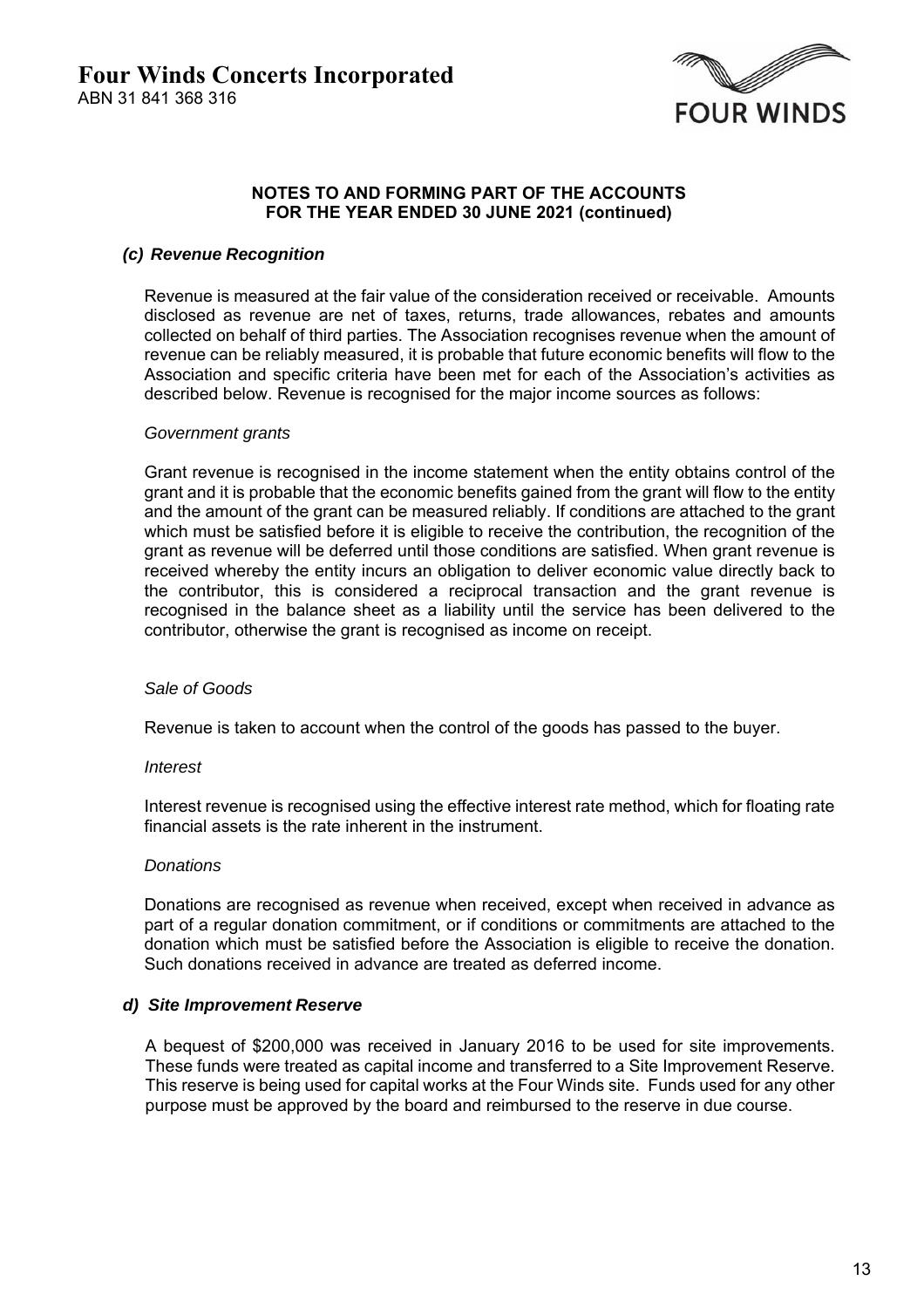

### *2.* **INFORMATION AND DECLARATIONS TO BE FURNISHED UNDER THE** *CHARITABLE FUNDRAISING ACT 1991*

During the year the Association obtained \$387,390 from fundraising activities and incurred a net surplus of \$268,546 for charitable purposes. Of this net result \$6,818 was used for fundraising expenses and \$1,453,375 used for supply of charitable services, including \$139,209 of depreciation expense. This net surplus for the year was transferred to reserves for future charitable services. Fundraising efforts conducted included donations to festivals and music education.

| <b>Comparisons by Monetary Figures &amp; Percentages</b>     | S                   | %     |
|--------------------------------------------------------------|---------------------|-------|
| Total cost of fundraising / Gross income from fundraising    | 6,818/387,390       | 1.76  |
| Net surplus from fundraising / Gross income from fundraising | 380,572/387,390     | 98.24 |
| Total cost of services / Total expenditure                   | 1,453,375/1,460,193 | 99.53 |
| Total cost of services / Total income received               | 1,453,375/1,728,740 | 84.07 |

## **3. CASH**

|                                  | 2021    | 2020    |
|----------------------------------|---------|---------|
|                                  | \$      | \$      |
| General Account - S1             | 7.240   | 6,819   |
| Visa Debit Card - S1.2           | 4,940   | 1,296   |
| Public Account - S11             | 5,312   | 3,185   |
| General Account - Cash Mgmt S6.1 | 225,816 | 410,662 |
| <b>CBA-EFT Account</b>           | 9,859   | 569     |
| Petty Cash on Hand               | 4,400   | 1,531   |
|                                  | 257,567 | 424,062 |
|                                  |         |         |

# **4. TRADE DEBTORS**

|                                                               | 2021    | 2020  |
|---------------------------------------------------------------|---------|-------|
|                                                               |         |       |
| Trade debtors as at 30 June 2021 include \$336,317 receivable | 386,109 | 5.802 |
| under a Regional NSW Bushfire Local Economic Recovery grant.  |         |       |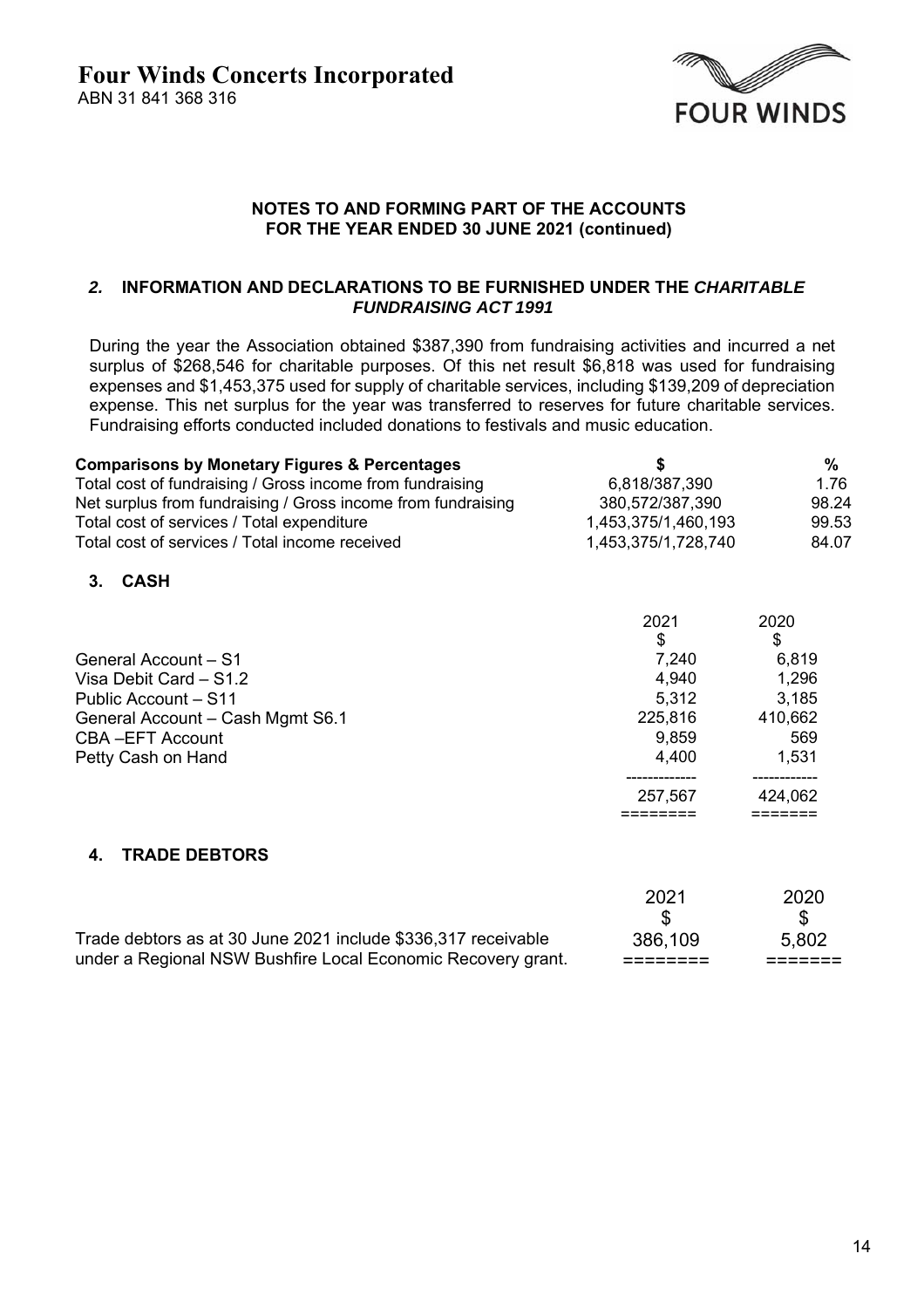

### **5. NON-CURRENT ASSETS – PROPERTY PLANT AND EQUIPMENT**

|                                             | 2021                    | 2020                                 |
|---------------------------------------------|-------------------------|--------------------------------------|
| Leasehold Improvements                      | \$                      | \$                                   |
| Sound Shell                                 | 975,641                 | 963,953                              |
| Less: Accumulated Depreciation              |                         | $(243,815)$ $(216,105)$              |
|                                             | 731,826                 | 747,848                              |
| Pavilion                                    |                         |                                      |
| Less: Accumulated Depreciation              |                         | $(271,002)$ $(233,094)$              |
|                                             | ------------            | -------------<br>1,055,769 1,093,677 |
| <b>Pavilion Integral Equipment</b>          | -------------           | ------------<br>287,050 287,050      |
| Less: Accumulated Depreciation              |                         | $(170, 797)$ $(146, 795)$            |
| <b>WIP Pavilion Lighting</b>                | 24,765                  |                                      |
|                                             | 141,018                 | 140,255                              |
| <b>Property Improvements</b>                |                         |                                      |
| Less: Accumulated Depreciation              |                         | $(103,536)$ $(88,093)$               |
|                                             | 436,905                 | 452,348                              |
|                                             |                         |                                      |
| <b>Total Leasehold Improvements</b>         |                         | 2,365,518 2,434,128                  |
| Plant & Equipment                           |                         |                                      |
| <b>Musical Equipment at cost</b>            | 78,535                  | 78,535                               |
| Less: Accumulated Depreciation              | (7,068)                 | (5, 497)                             |
|                                             | 71,467                  | 73,038                               |
| Equipment at cost                           | 266,189                 | 236,965                              |
| Less: Accumulated Depreciation              |                         | $(152, 659)$ $(128, 119)$            |
|                                             | -----------<br>113,530  | -----------<br>108,846               |
| <b>Website Development</b>                  | 52,842                  | ----------<br>27,749                 |
| Less: Accumulated Depreciation              | (26, 408)               | (18, 371)                            |
|                                             | 26,434<br>------------- | 9,378<br>------------                |
| <b>Total Property Plant &amp; Equipment</b> | 2,576,949               | 2,625,390                            |
|                                             | ==========              | ==========                           |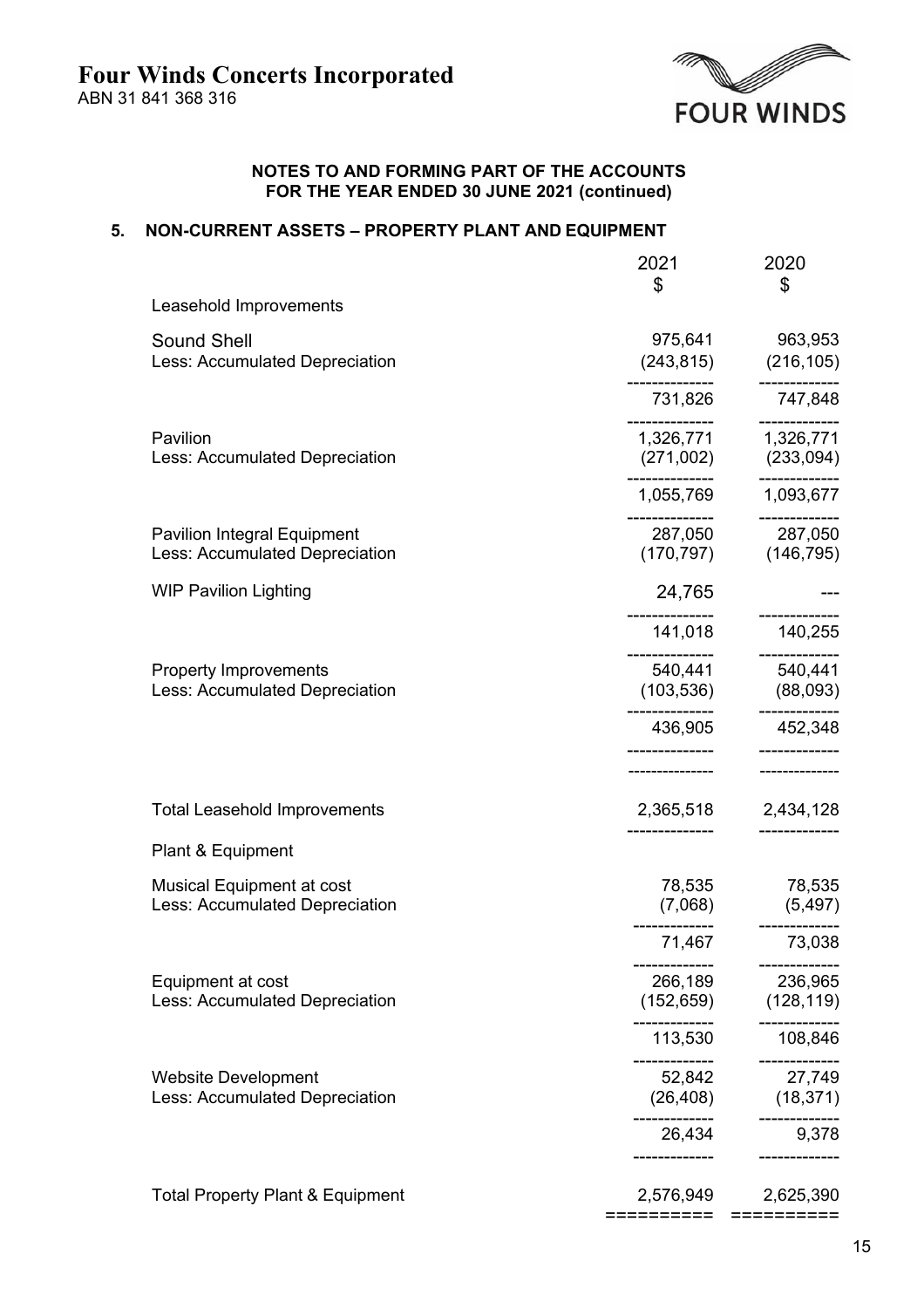

|                  |                                                                                       | 2021                | 2020                                   |
|------------------|---------------------------------------------------------------------------------------|---------------------|----------------------------------------|
| 6.               | <b>CURRENT LIABILITIES - REVENUE IN ADVANCE</b>                                       | $\mathfrak{S}$      | \$                                     |
|                  | <b>Revenue Received in Advance</b>                                                    |                     |                                        |
|                  | Australia Council                                                                     | 55,900              | 34,872                                 |
|                  | <b>Create NSW Four Year Funding</b>                                                   | 50,000              |                                        |
|                  | Create NSW (non-recurrent)                                                            | $---$               | 150,000                                |
|                  | <b>Playking Foundation</b><br><b>Festivals Australia</b>                              | 40,000              |                                        |
|                  | National Museum of Australia                                                          | ---                 | 13,280<br>49,855                       |
|                  | <b>CBA Bushfire Grant</b>                                                             | $---$               | 24,000                                 |
|                  | <b>Other Grants - Site</b>                                                            | 24,764              |                                        |
|                  | Djinama Yilaga                                                                        | 5,000               | $---$                                  |
|                  | Festival tickets deferred                                                             |                     |                                        |
|                  |                                                                                       |                     | 69,075<br>--------------               |
|                  |                                                                                       | 175,664<br>======== | 341,082<br>$=$ $=$ $=$ $=$ $=$ $=$ $=$ |
| $\overline{7}$ . | <b>CURRENT LIABILITIES</b>                                                            |                     |                                        |
|                  |                                                                                       |                     |                                        |
|                  | Charge (credit) to Provision for Annual Leave                                         | ========            | 2,362 (3,344)                          |
| 8.               | <b>NON-CURRENT LIABILITIES - REVENUE IN ADVANCE</b>                                   |                     |                                        |
|                  | Revenue received in Advance – Department of Foreign<br><b>Affairs and Trade Grant</b> | 39,600<br>========  | =========                              |
| 9.               | <b>NON-CURRENT LIABILITIES</b>                                                        |                     |                                        |
|                  | Charge to Provision for Long Service Leave                                            | 2,364<br>========   | 1,624                                  |
| 10.              | SITE IMPROVEMENT RESERVE                                                              |                     |                                        |
|                  | <b>Opening Balance</b>                                                                |                     | 63,217 63,217                          |
|                  | Capital works at site                                                                 |                     |                                        |
|                  | <b>Closing Balance</b>                                                                | 63,217              | 63,217                                 |
|                  |                                                                                       |                     |                                        |

## **11. CAPITAL COMMITMENTS**

The Association is committed for capital expenditure on property, plant and equipment of NIL as at 30 June 2021 (2020: NIL).

#### **12. CONTINGENT LIABILITIES**

Under the funding deed with respect to the \$336k Bushfire Local Economic Recovery Grant, Four Winds may be required to repay portion of the grant if certain completion milestones are not met. No milestones are unmet at the date of this report.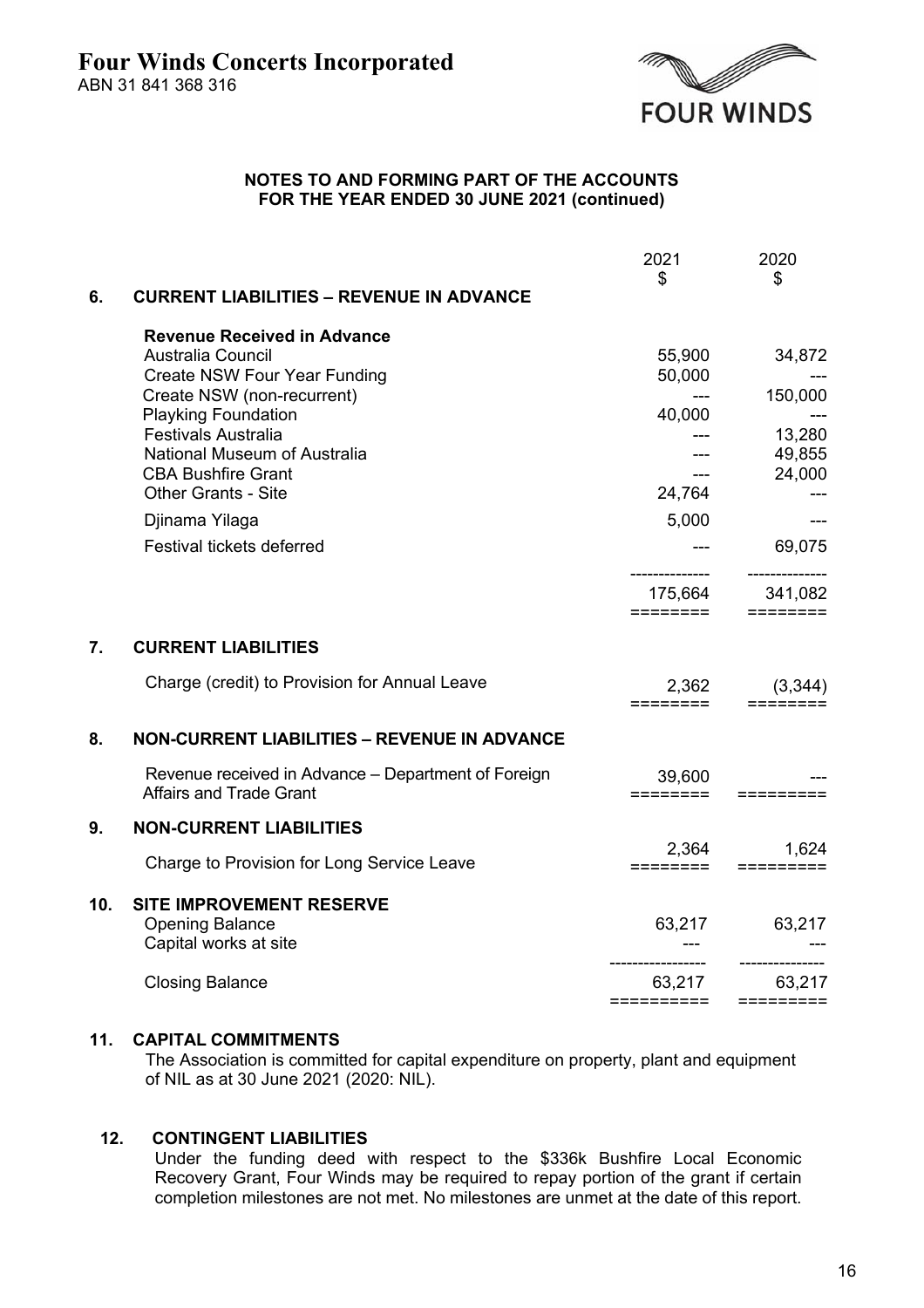

#### **STATEMENT BY MEMBERS OF THE BOARD FOR THE YEAR ENDED 30 JUNE 2021**

The Board has determined that Four Winds Concerts Incorporated is not a reporting entity and that these special purpose financial statements should be prepared in accordance with the accounting policies outlined in Note 1 to the financial statements.

The Board declares that:

- 1) the financial statements and notes, as set out on pages 5 to 16, present fairly the financial position of Four Winds Concerts Incorporated as at 30 June 2021 and its performance for the year ended on that date in accordance with the accounting policies described in Note 1 to the financial statements; and
- 2) in the opinion of the Board, there are reasonable grounds to believe that Four Winds Concerts Incorporated will be able to pay its debts as and when they become due and payable.
- 3) satisfies the financial reporting requirements of the *Australian Charities and Not-for-profits Commission Act 2012*.

This statement is made in accordance with a resolution of Board and with subsection 60.15(2) of the *Australian Charities and Not-for-profit Commission Regulation 2013* and is signed for and on behalf of the Board by:

| Member |  |  |
|--------|--|--|

 ............................................................ ............................................................ Member

..........................................................

Date

# **FUNDRAISING DECLARATION**

In the opinion of the Board:-

- (a) the financial statements give a true and fair view of all income and expenditure of the association with respect to fundraising appeals, and
- (b) the balance sheet gives a true and fair view of the state of affairs with respect to fundraising appeals conducted by the Association, and
- (c) the provisions of the *Charitable Fundraising Act 1991* (NSW), the regulations under the Act and the conditions attached to the authority have been complied with by the association, and
- (d) the internal controls exercised by the association are appropriate and effective in accounting for all income received and applied by the association from any of its fundraising appeals.

This declaration is made in accordance with a resolution of the Board.

........................................................................ ....................................................................... Member Member

Date:................................................................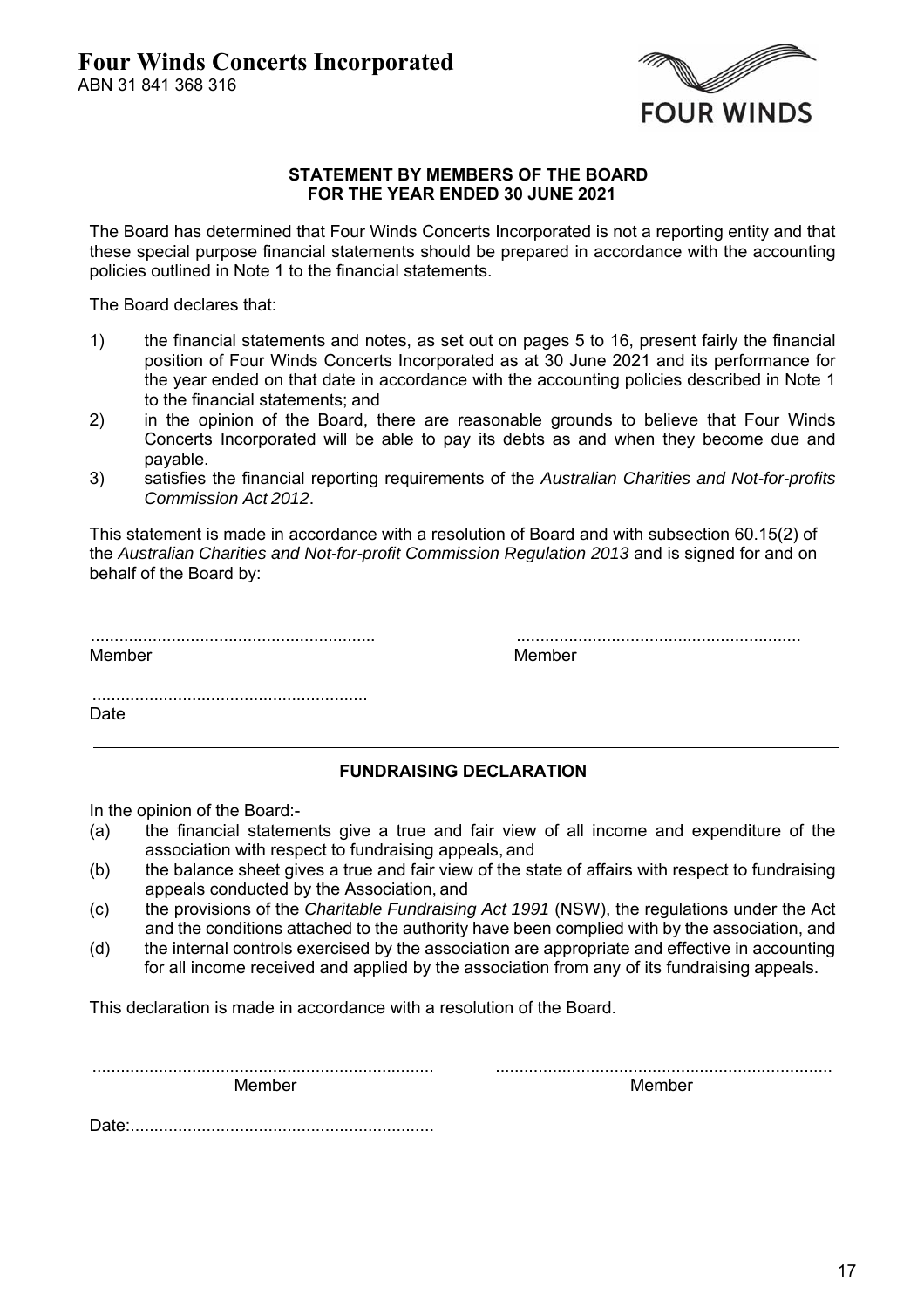

# **Auditor's Independence Declaration under Section 60 40 of the Charities and Not for profits Commission Act 2012 to the Board of Four Winds Concerts Incorporated**

As auditor of Four Winds Concerts Incorporated for the year ended 30 June 2021, I declare that, to the best of my knowledge and belief, there have been:

- a) No contraventions of the auditor independence requirements as set out in the *Australian Charities and Not-for-profits Commission Act 2012* in relation to the audit; and
- b) No contraventions of any applicable code of professional conduct in relation to the audit.

### **KOTHES Chartered Accountants**

 $Z \rightarrow$ 

Simon Byrne Partner Registered Company Auditor # 153624 Bega, 3 November 2021



Liability limited by a scheme approved under Professional<br>Standards Legislation **DIRECTORS Simon Byrne** Fiona Dunham **Gary Pearce Kevin Philistin Gary Skelton** 

**REGA MERIMBULA FDFN BOMBALA BERMAGUI** COOMA **JINDABYNE** 

T 02 6491 6491 admin@kothes.com.au 77 Main St, Merimbula NSW 2548 PO Box 285 Merimbula NSW 2548 www.kothes.com.au Kothes Chartered Accountants ABN 36 472 755 795

Independent Regional Member of Walker Wayland Australasia Limited

18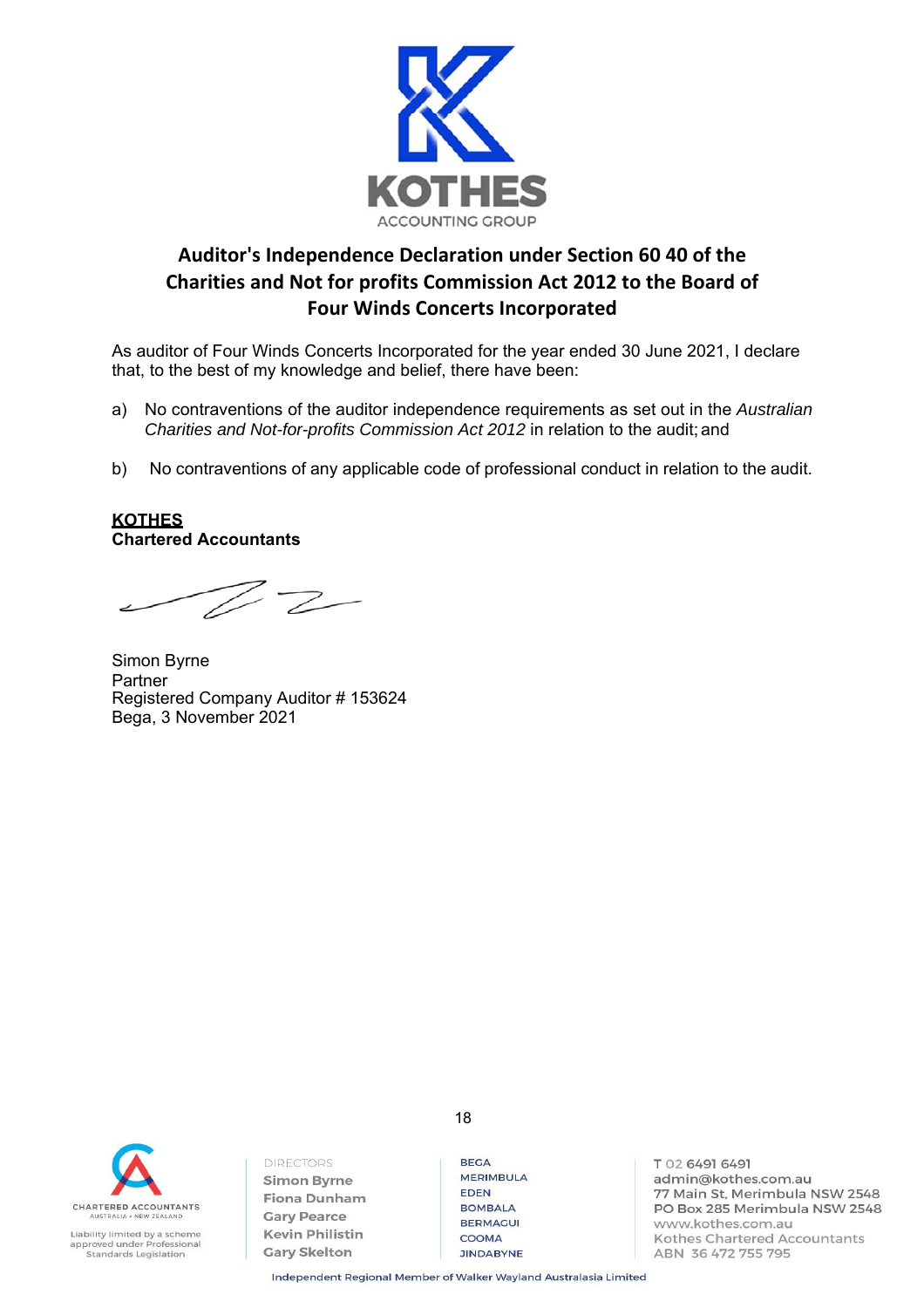

# **Independent Audit Report to the members of Four Winds Concerts Incorporated (Non-Reporting)**

#### **Report on the Audit of the Financial Report**

#### *Opinion*

We have audited the financial report, being a special purpose financial report, of Four Winds Concerts Incorporated, which comprises the balance sheet as at 30 June 2021, the income statement, statement of changes in equity and the statement of cash flows for the year then ended, and notes to the financial statements, including a summary of significant accounting policies, and the statement by members of the Board.

In our opinion the financial report of Four Winds Concerts Incorporated has been prepared in accordance with Division 60 of the *Australian Charities and Not-for-profits Commission Act 2012*, including:

- (i) giving a true and fair view of the association's financial position as at 30 June 2021 and of its financial performance for the year ended; and
- (ii) complying with Australian Accounting Standards to the extent described in Note 1, and Division 60 of the *Australian Charities and Not-for-profits Commission Regulation 2013*.

#### *Report on Other Legal and Regulatory Requirements*

We report that:

- (a) the financial statements show a true and fair view of the financial result of fundraising appeals conducted during the year;
- (b) the accounting and associated records have been properly kept during the year in accordance with the *Charitable Fundraising Act 1991* (NSW) and regulations (as amended);
- (c) money received as a result of fundraising appeals conducted during the year has been properly accounted for and applied in accordance with the *Charitable Fundraising Act 1991* (NSW), and regulations (as amended); and
- (d) at the date of this report, there are reasonable grounds to believe that the association will be able to pay its debts as and when they fall due.

#### *Basis for Opinion*

We conducted our audit in accordance with Australian Auditing Standards. Our responsibilities under those standards are further described in the *Auditor's Responsibilities for the Audit of the Financial Report* section of our report. We are independent of the association in accordance with the auditor independence requirements of the *Australian Charities and Not-for-profits Commission Act 2012* (ACNC Act) and the ethical requirements of the Accounting Professional and Ethical Standards Board's APES 110 *Code of Ethics for Professional Accountants* (the Code) that are relevant to our audit of the financial report in Australia. We have also fulfilled our other ethical responsibilities in accordance with the Code.

We believe that the audit evidence we have obtained is sufficient and appropriate to provide a basis for our opinion.

#### *Emphasis of Matter - Basis of Accounting*

We draw attention to Note 1 to the financial report, which describes the basis of accounting. The financial report has been prepared for the purpose of fulfilling the association's financial reporting responsibilities under the ACNC Act. As a result, the financial report may not be suitable for another purpose. Our opinion is not modified in respect of this matter.

19



Liability limited by a scheme approved under Professional Standards Legislation

**DIRECTORS Simon Byrne Fiona Dunham Gary Pearce Kevin Philistin Gary Skelton** 

**REGA MERIMBULA FDFN BOMBALA BERMAGUI** COOMA **JINDABYNE** 

T 02 6491 6491 admin@kothes.com.au 77 Main St, Merimbula NSW 2548 PO Box 285 Merimbula NSW 2548 www.kothes.com.au Kothes Chartered Accountants ABN 36 472 755 795